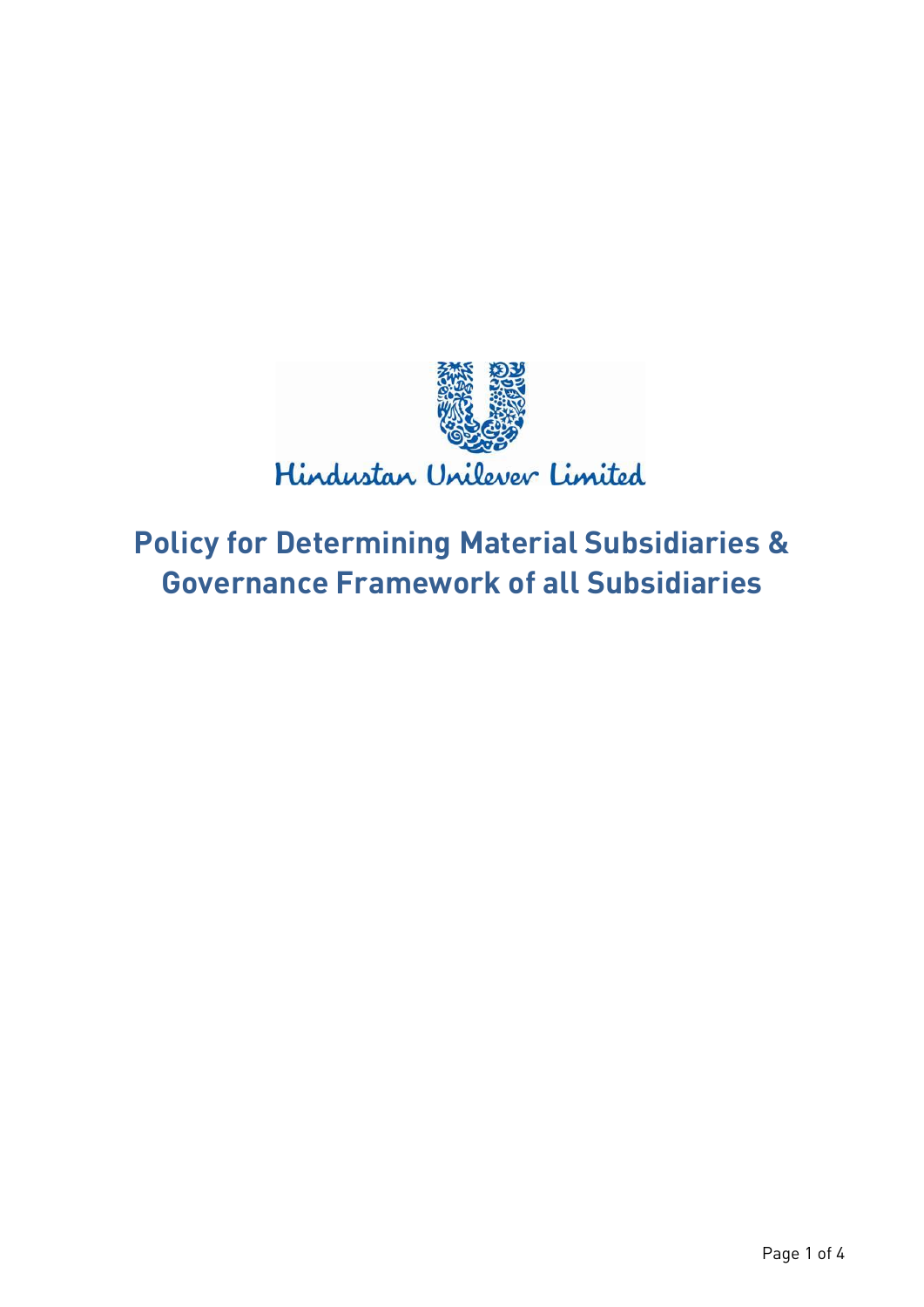## **1. OBJECTIVE**

1.1. The objective of this Policy is to lay down criteria for determination of Material Subsidiaries and to formulate a governance framework for all Subsidiaries including Material Subsidiaries of Hindustan Unilever Limited ("HUL" or "the Company"). This Policy is adopted by the Board of Directors of the Company pursuant to the SEBI Listing Regulations as amended from time to time.

## **2. DEFINITIONS**

#### 2.1. **Subsidiary**:

A Subsidiary Company of HUL means a subsidiary company as defined under section 2(87) of the Companies Act, 2013 ("Act") as amended from time to time.

#### 2.2. **Material Subsidiary**:

A Material Subsidiary shall mean a subsidiary, whose income or net worth exceeds ten percent (10%) of the consolidated income or net worth respectively of HUL and its subsidiaries in the immediately preceding accounting year.

#### 2.3. **Significant transactions or arrangements**:

Significant transactions or arrangements shall mean any individual transaction or arrangement that exceeds or is likely to exceed 10% of the total revenues or total expenses or total assets or total liabilities, as the case may be, of the unlisted Subsidiary for the immediately preceding accounting year.

#### **3. GOVERNANCE FRAMEWORK**

#### **3.1. All Subsidiaries:**

- a) minutes of the Board meetings of all Subsidiary Companies shall be placed before the Board of Directors of HUL on quarterly basis;
- b) a statement of all significant transactions and arrangements entered into by the Subsidiary Companies shall be brought to the attention of the Board of Directors of HUL on an annual basis;
- c) any transaction between HUL and its Subsidiary Company shall be entered into in accordance with Related Party Transaction Policy of the Company.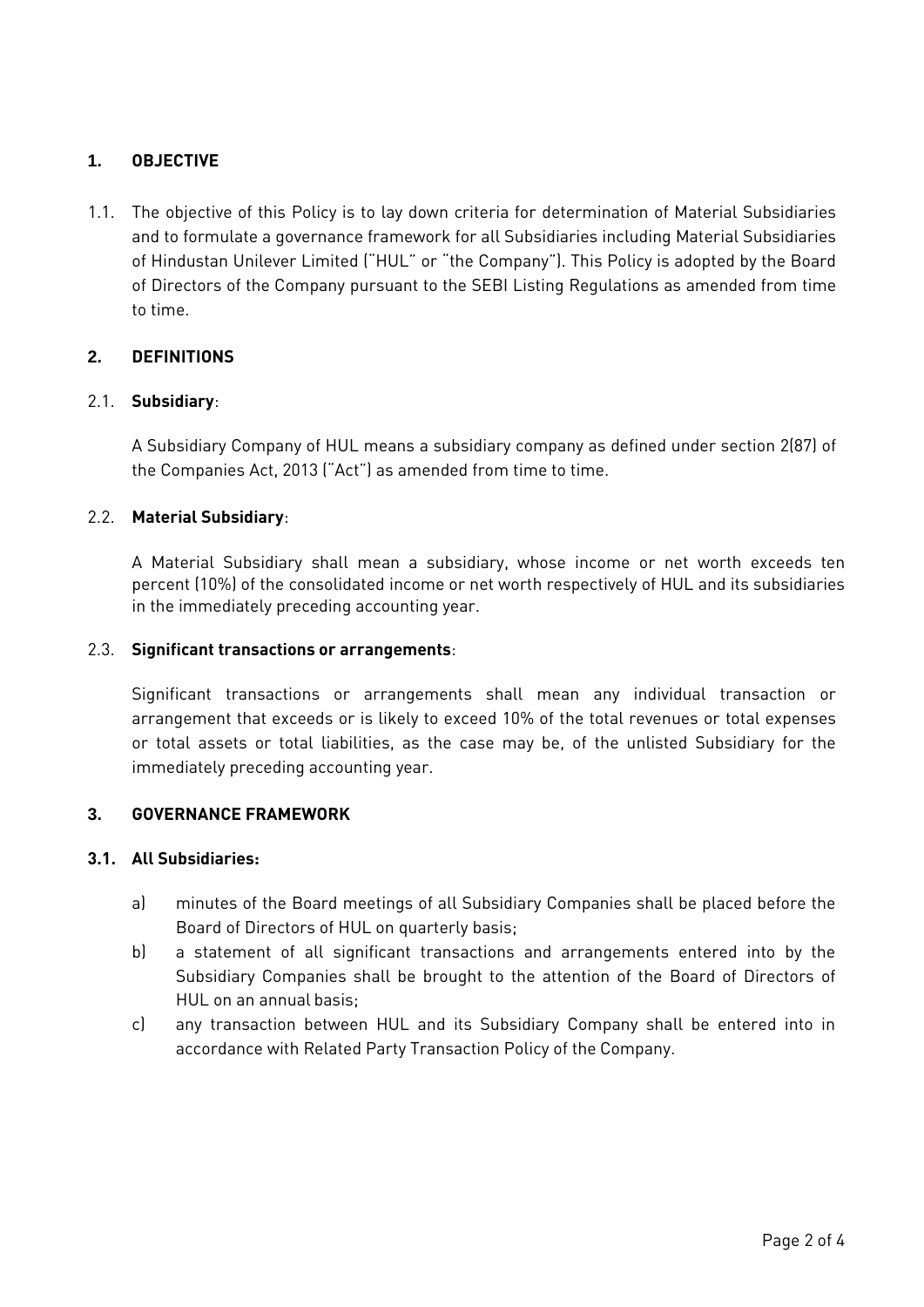#### **3.2. Material Subsidiaries:**

- a) The list of all Material Subsidiaries shall be placed before the Audit Committee of HUL on an annual basis;
- b) At least one Independent Director on the Board of HUL shall be appointed as a Director on the Board of unlisted Material Subsidiary, whether incorporated in India or not. *(Material Subsidiary herein shall mean a Subsidiary whose income or net worth exceeds 20% of the consolidated income or net worth respectively, of HUL and its subsidiaries in the immediately preceding accounting year)*
- c) Company shall not dispose of shares in its Material Subsidiaries resulting in reduction of its shareholding (either on its own or together with other subsidiaries) to less than fifty percent or cease the exercise of control over the subsidiary without passing a special resolution in its General Meeting except in cases where such divestment is made under a scheme of arrangement duly approved by a Court/Tribunal, or under a resolution plan duly approved under section 31 of the Insolvency and Bankruptcy Code, 2016 ('Insolvency Code') such an event is disclosed to the recognized stock exchanges within one day of the resolution plan being approved.
- d) Selling, disposing and leasing of assets amounting to more than twenty percent of the assets of the material subsidiary on an aggregate basis during a financial year shall require prior approval of shareholders by way of special resolution, unless the sale/disposal/lease is made under a scheme of arrangement duly approved by a Court/Tribunal, or under a resolution plan duly approved under section 31 of the Insolvency Code and such an event is disclosed to the recognized stock exchanges within one day of the resolution plan being approved.
- e) Shall undertake secretarial audit and shall annex with its annual report, a secretarial audit report, given by the company secretary in practice.

## **4. RESPONSIBILITY & REVIEW:**

- 4.1. The Company Secretary shall be responsible for ensuring the compliance of thisPolicy.
- 4.2. The Policy shall be disclosed on the Company's website and a weblink thereto shall be provided in the Annual Report as prescribed under the SEBI Listing Regulations.
- 4.3. The Audit Committee of the Company shall review the list of Material Subsidiary and make suitable recommendations, including recommendation for appointment of Independent Director on the Board of Material Subsidiary.
- 4.4. All terms mentioned in this Policy shall be read in conjunction with the SEBI Listing Regulations as amended from time to time and any changes to the Act and SEBI Listing Regulations will apply mutatis mutandis to this Policy.
- 4.5. This Policy shall be subject to periodic review as may be deemed necessary by the Board of the Company.